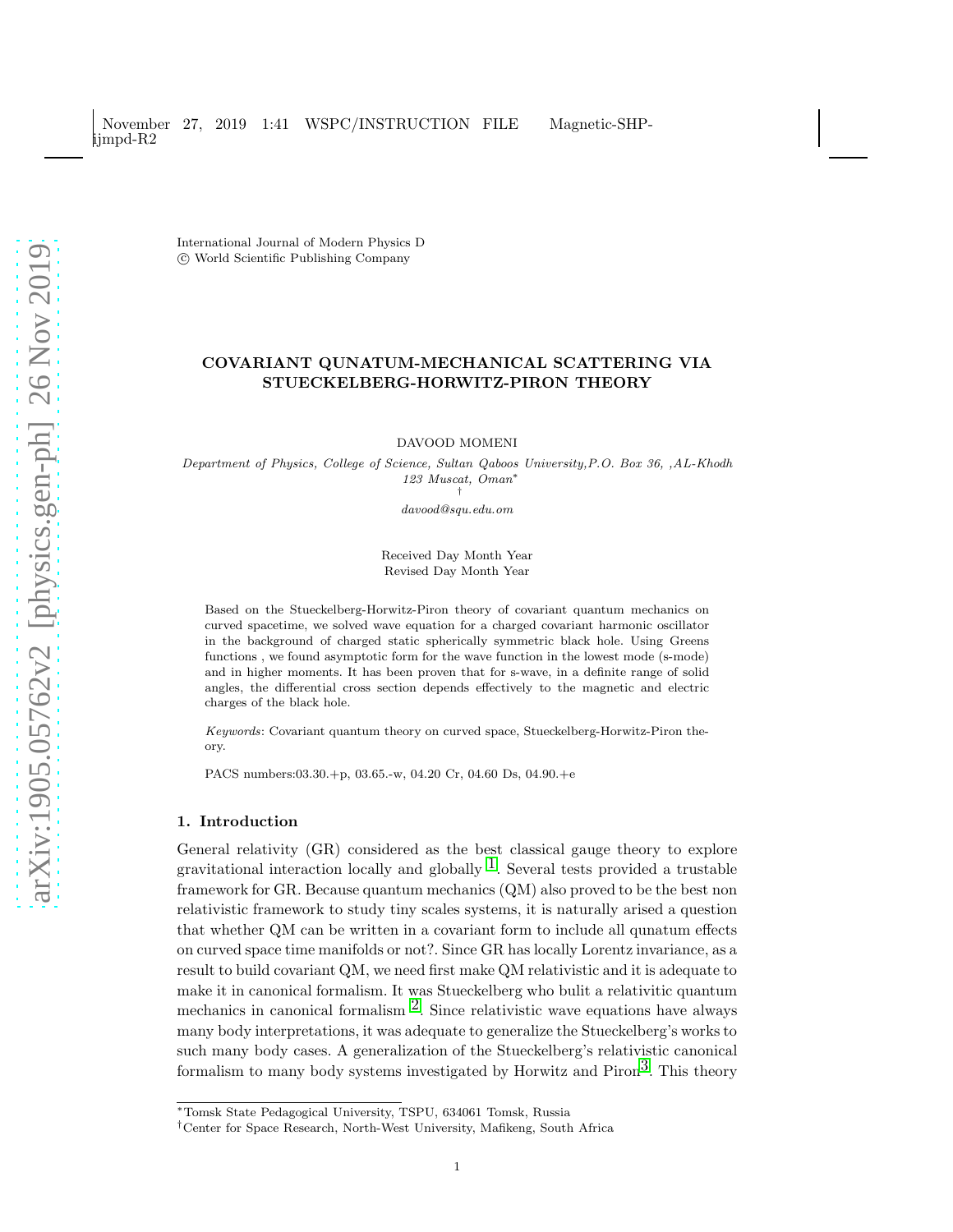which we will refer to as SHP, recently revisited by Horwitz and generalized it to the general Lorentzian curved manifold  $4$ . In a recent paper I investigated exact solutions for SHP theory both in classical and quantum domains for a covariant simple harmonic oscilator (CSHO) in the vicinity of a black hole  $5$ . In continuation of my recent study and because SHP theory plays an important role to build covariant QM in curved space times, in this work I studied exact solutions for a charged CSHO in the background of magnetically Charged black hole. I allow that the CSHO have also a background depedent interaction with an external gauge field. The first application of the results in this letter will be a starting point to investigate covariant Aharonov and Bohm effect on curved backgrounds. It is well knowm that using the Schrödinger equation, the problem of the scattering of an electron in an external static magnetic field, in flat space showed an independent depth of penetration of the electrons into region of non zero magnetic force lines. This effect discovered in 1959 by Aharonov and Bohm  $^6$  $^6$  and named as Aharonov -Bohm (AB) effect. An direct interpretation of AB is that the external  $U(1)$  electromagnetic field interacts with the charged particles and penetrateto to the region in which the field is localized and according to the QM , cannot be reached by the particles (see, the reviews of Refs. <sup>[7](#page-9-6)</sup> and <sup>8</sup>). AB effect in curved space proposed in past Ref. <sup>[9](#page-9-8)</sup> but in that interesting study the wave equation for QM didn't preserve general covariance. Consequently still it is very important to investigate the effect of curvature space on the Aharonov-Bohm As an starting point, in this letter I considered covariant QM wave equation proposed in the SHP theory and I consider the situation in which there is an external magnetic force as well as an additional static spherically symmetric gravitational field. I will solve the wave equation and will investigate the possible lower and higher modes scattering of this particle from the horizon of black hole. Note that speed of light  $c = 1$  in our units convention through whole analysis in this letter.

# 2. Quantum mechanics via Schrödinger-Stueckelberg -Horwitz-Piron wave equation on Magnetically Charged Black Holes

According to the pionerring work of Horwitz, the covariant quantum mechnaical wave equation for particle on a curved general relativity background well formulated in<sup>?</sup> and as the below Schrödinger-Stueckelberg -Horwitz-Piron wave equation:

<span id="page-1-0"></span>
$$
i\hbar \frac{\partial}{\partial \tau} \Psi_{\tau}(x^{\mu}) = \hat{H} \Psi_{\tau}(x^{\mu}) \tag{1}
$$

In the analogous to the QM,  $\hat{H}$  is quantum mechanical operator. In SHP theory there are two types of the time coordinates. First is the coordinate time  $t$  as a component of the four vector coordinates  $x^{mu}$ . This time t is a dynamical variable on the manifold  $M$ . To understand the QM, we need another time, the chronological or historical time  $\tau$ . We use this time to record the history of an event happened in the manifold. The chronological time  $\tau$  corresponds to the time revolution of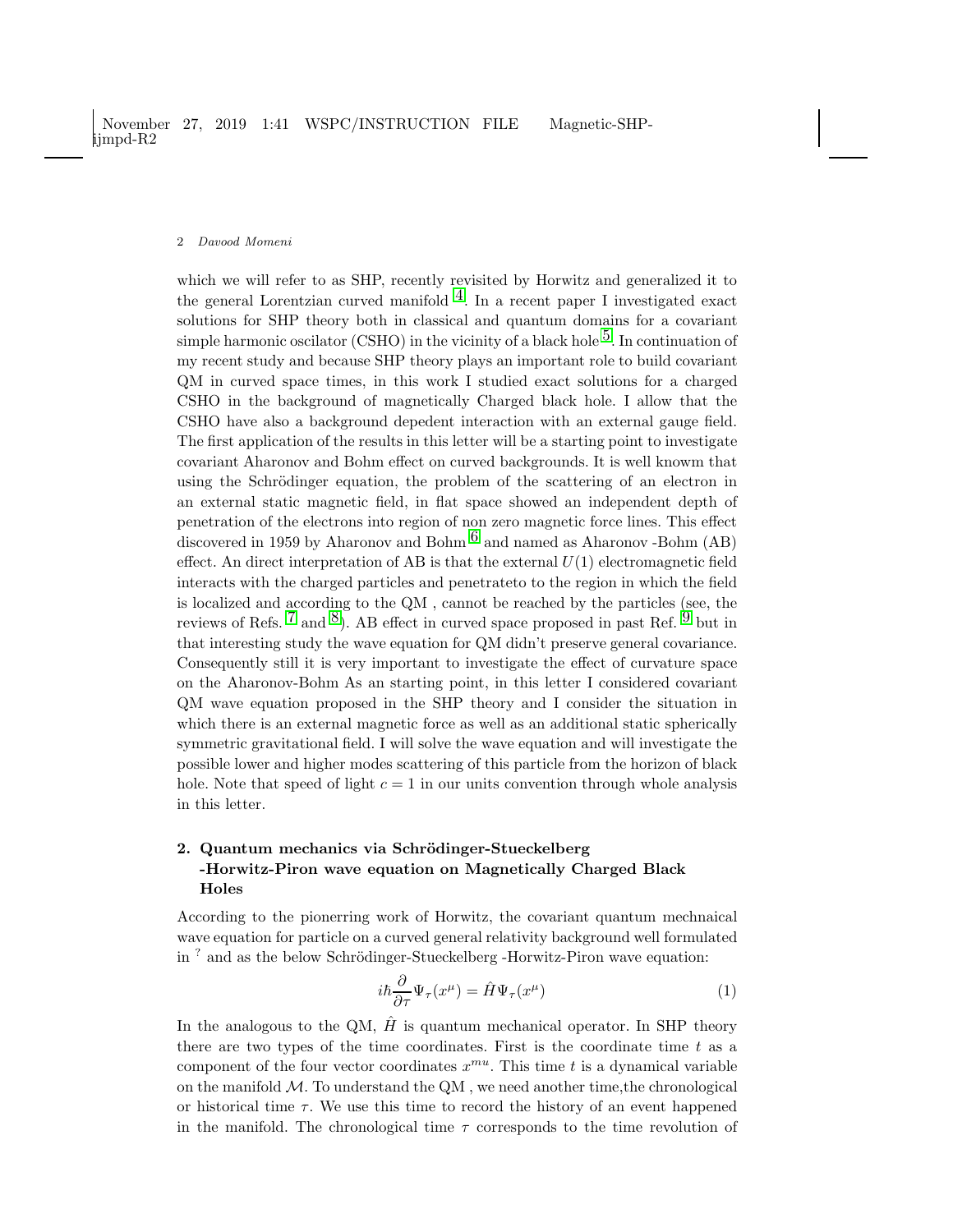#### Covariant Quantum-Mechanical Scattering via Stueckelberg-Horwitz-Piron Theory 3

the physical Hamiltoninan in the manifold. The wave equation presented in Eq. [\(1\)](#page-1-0) defines a Hilbert space with scalar product as follows:

<span id="page-2-2"></span>
$$
(\psi, \chi) = \int d^4x \sqrt{-g} \Psi_{\tau}^*(x^{\mu}) \chi_{\tau}(x^{\mu}) \tag{2}
$$

In the above definition, the volume element is written as  $d^4x\sqrt{-g}$  and <sup>\*</sup> denotes complex conjugatre. The appropriate form for a quantum mechanical Hamiltonian  $\hat{H}$  by following convention of indexes given in ref. <sup>[4](#page-9-3)</sup> defined as:

<span id="page-2-1"></span>
$$
\hat{H} = \frac{1}{2M\sqrt{-g}}(p_{\mu} - a_{\mu})g^{\mu\nu}(p_{\nu} - a_{\nu}) + V(x). \tag{3}
$$

Very recently we have investigated exact mode decomposition solutions for wave equation [\(1\)](#page-1-0) in  $5$ . The aim in this letter is to use this covariant wave equation on curved spacetime built on a spherically symmetric-stationary magnetic-electric charged black hole metric in the Schwarzschild coordinates as follows<sup>10</sup>.

$$
ds^{2} = -B(r)dt^{2} + B^{-1}(r)dr^{2} + r^{2}d\Omega^{2}.
$$
 (4)

here  $B(r) = 1 - \frac{2MG}{r} + \frac{4\pi G}{r^2} \sqrt{Q_E^2 + Q_M^2}$ . In the above metric function,  $Q_E, Q_M$  are electric and magnetic  $U(1)$  charges. The corresponding fields due to the metric  $(6)$ are as follow:

<span id="page-2-0"></span>
$$
E_r = \frac{Q_E}{r^2}.\tag{5}
$$

$$
B_r = \frac{Q_M}{r^2} \tag{6}
$$

Note that the geometrical structure of the metric [\(6\)](#page-2-0) can be described by defining of an extremal mass parameter as follows:

$$
M_{ext} = \sqrt{4\pi (Q_E^2 + Q_M^2)} \cdot M_{pl}.\tag{7}
$$

here  $M_{pl} = G^{-1/2}$ . There are three different cases for geometry of metric :

- if  $M > M_{ext}$ , there is a pair of real zeros for algebraic equation  $B(r) = 0$ , given by  $r_{\pm}$ (singularities). The region outside  $r > r_{+}$ , is a region out of the horizon.
- if  $M = M_{ext}$ , the radius  $r_{+} = r_{-}$  coincides, we end up by an external Reissner-Nordstrom blackhole.
- If  $M < M_{ext}$ , the spacetime has a naked singularity, it implies a no horizon solution. We obey the cosmic censorship consequaently we aviod from the naked singularity.

Though this study we will condsider  $M > M_{ext}$  as our possible black hole background.

It is adequate to mention here about the role of Dirac-string when the magnetic field eq. [\(6\)](#page-2-0) arises from a monopole with charge  $Q_M$  gives rise to a radial  $\vec{B} = B_r \hat{r}$ . The magnetic field [\(6\)](#page-2-0) yields to a vector potential  $\vec{A}^{Dirac} \equiv \vec{A}$ . Using the selonoid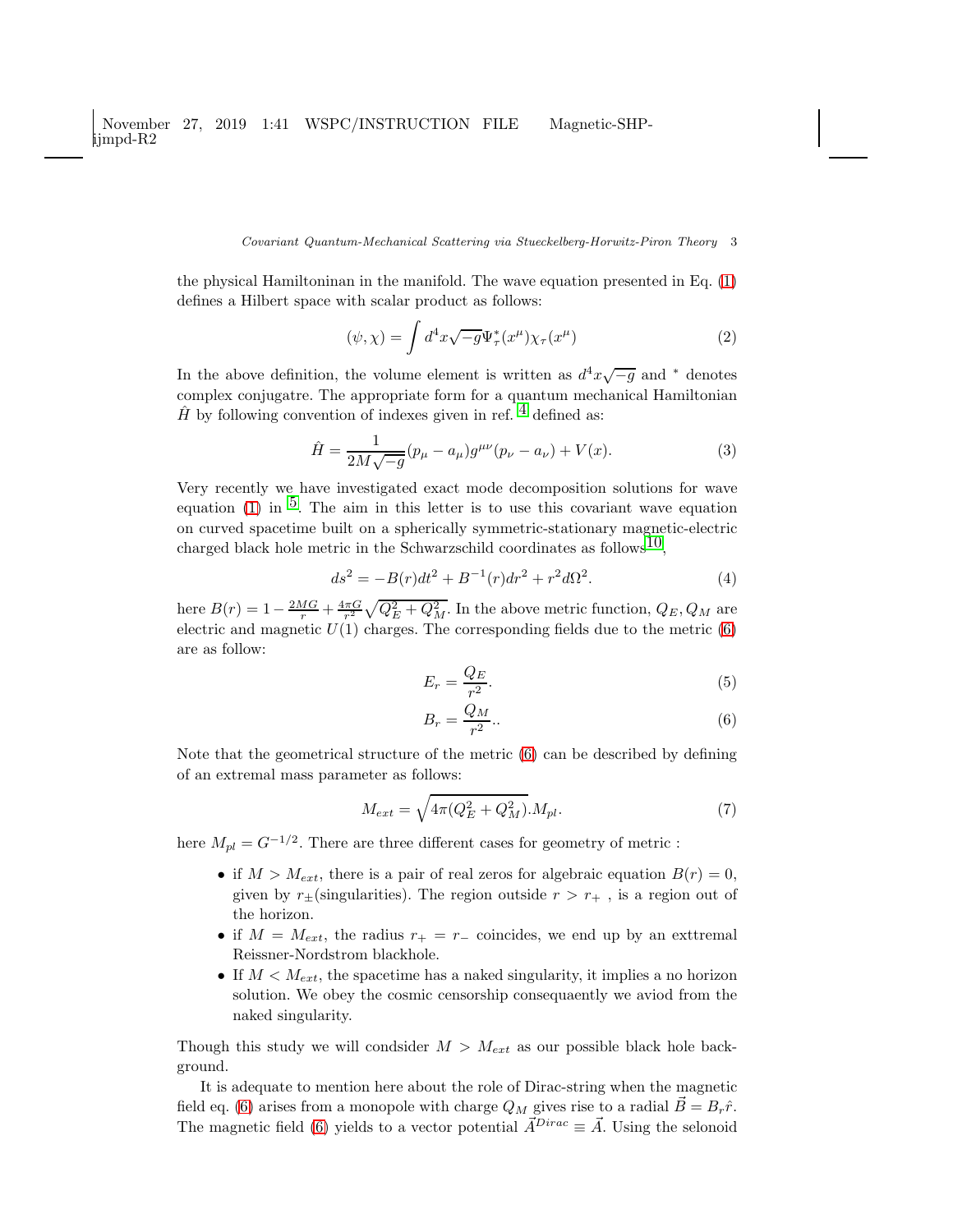condition,  $\nabla \cdot \vec{B} = 0$ , we have  $\vec{B} = \nabla \times \vec{A}$ , in the coordinates  $x^{\mu} = (r, \theta, \varphi)$  we can opt the vector potential as follows:

<span id="page-3-0"></span>
$$
\vec{A} = (0, 0, Q_M(1 - \cos \theta)).
$$
\n(8)

The above vector potenatial eq. [\(8\)](#page-3-0), has a singularity for  $z(=r\cos\theta) < 0$ , called Dirac singularity. A suitable gauge transformation can move (but not remove) this singularity.

In flat space, the AB effect makes sense to this string unobservable. We can write  $Q_M$  using Dirac qunatization as

$$
Q_M = \frac{Q_E}{e} \in \mathcal{Z} \quad \text{or} \quad \mathcal{Z} + \frac{1}{2}.\tag{9}
$$

Note that still we have a singularity at  $r = 0$ . This can be explained via a spontaneously broken gauge have non singular classical solutions,

$$
SU(2) \to U(1) \times \phi_{Higgs}.
$$
\n<sup>(10)</sup>

where the vacuum expectation value of the Higgs field  $\langle \phi_{Higgs} \rangle \neq 0$ . In our study on curved spacetime which is based on the charged black hole solution [\(6\)](#page-2-0), the aim is to split the Hamiltonian to  $\hat{H} = \hat{H}_0 + \Delta \hat{H}$ , here  $\Delta \hat{H}$  is the perturbation term. I will compute the scattering cross section as well as exact solutions for unperturbated part  $\hat{H}_0$ . We use an ansatz  $a_{\mu} = (a(r), \vec{A}(\theta))$ , where  $a(r)$  is the scalar electric potential and  $\vec{A}$  is the Dirac vector potentail in eq. [\(8\)](#page-3-0). Following our former study in  $^5$ , we consider the potential  $V(r)$  as a covariant harmonic oscilator. In the background metric  $(6)$ , the decomposition of equation  $(3)$  with the below form is possible:

<span id="page-3-1"></span>
$$
\Psi_{\tau}(x^{\mu}) = \exp\left[-\frac{iE\tau}{\hbar} - i\omega t\right] \Phi(r,\theta,\varphi) \tag{11}
$$

In the Lorentz's gauge,

$$
\partial_{\mu} \left( g^{\mu \nu} a_{\nu} \right) = 0. \tag{12}
$$

This gauge fixing condition gives us  $a(r) = \frac{Q_E}{r}$  as a coulomb's scalar potential in the theory. We will end up by the folllowing partial differential equation, eq. [\(11\)](#page-3-1),

<span id="page-3-2"></span>
$$
\frac{1}{r^2}\frac{\partial}{\partial r}\left(r^2\frac{\partial\Phi(r,\theta,\varphi)}{\partial r}\right) + \frac{1}{r^2\sin\theta}\frac{\partial}{\partial\theta}\left(\sin\theta\frac{\partial\Phi(r,\theta,\varphi)}{\partial\theta}\right) + \frac{1}{r^2\sin^2\theta}\frac{\partial^2\Phi(r,\theta,\varphi)}{\partial\varphi^2} + \frac{1}{r^2}\frac{\partial}{\partial r}\left(r^2\delta B\frac{\partial\Phi(r,\theta,\varphi)}{\partial r}\right) - \left[\frac{2\omega a(r)}{B(r)} + \frac{2\hbar\mu A(\theta)}{r^2\sin^2\theta} - E + V(r)\right]\Phi(r,\theta,\varphi) = (13)
$$

where we rewrite the metric function in the weak regime as follows,

$$
B(r) = 1 + \delta B(r), \quad |\delta B(r)| \ll 1. \tag{14}
$$

in our case,  $\delta B(r) = -\frac{2GM}{r} + \frac{GM_{ext}}{\sqrt{4\pi}M_v}$  $4\pi M_{pl}$  $\frac{1}{r^2}$ . We can rewrite eq. [\(13\)](#page-3-2), in the following operator form in the representation theory,

<span id="page-3-3"></span>
$$
\hat{H}_0 \Phi + \epsilon (\Delta \hat{H}) \Phi = 0. \tag{15}
$$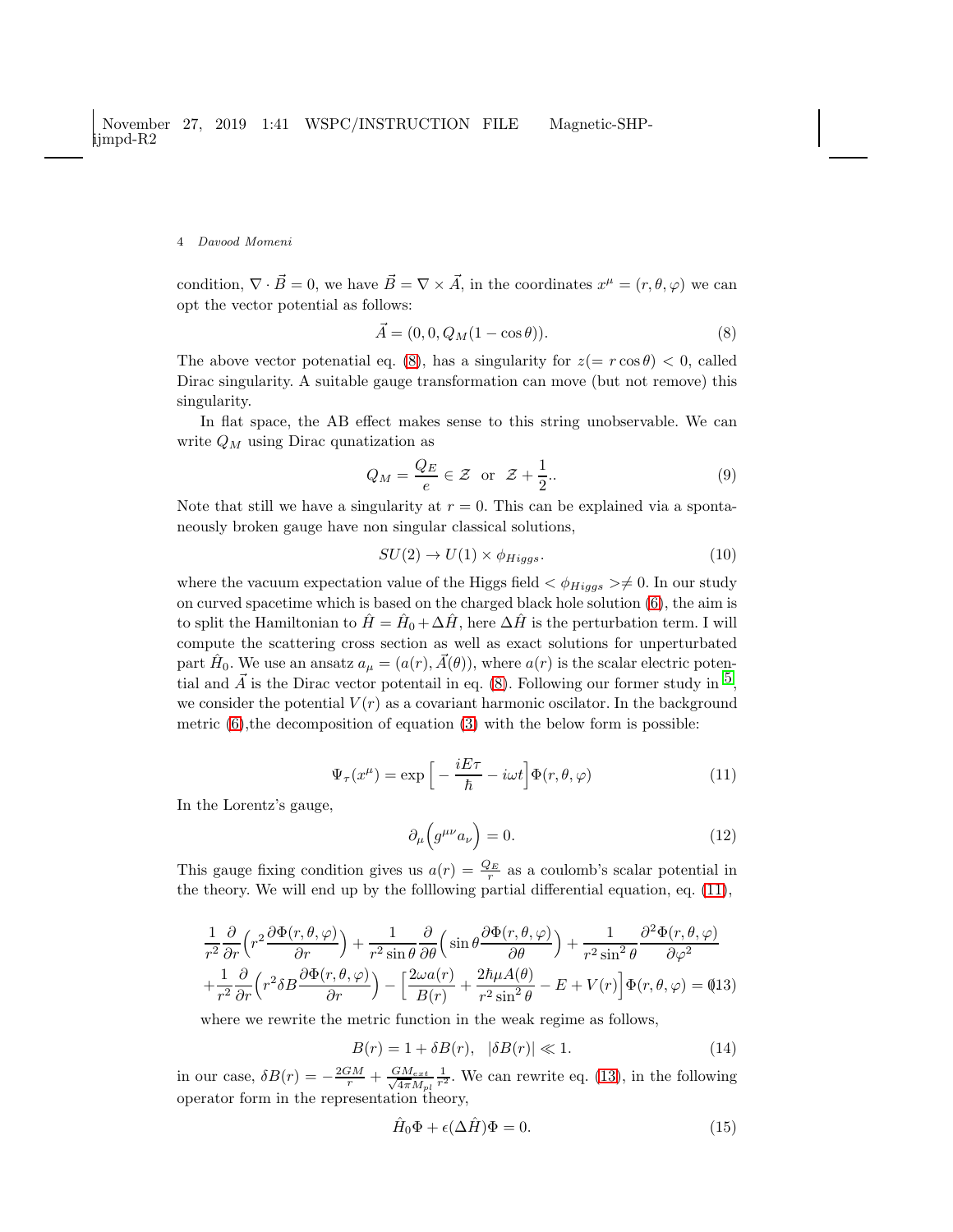### Covariant Quantum-Mechanical Scattering via Stueckelberg-Horwitz-Piron Theory 5

where in our perturbative representation , we can write the unperturbated Hamiltoninan in terms of the quantum operator  $\vec{\hat{L}}$ .

$$
\hat{H}_0 = -\frac{\vec{\hat{L}}^2}{\hbar^2} \tag{16}
$$

and

$$
\epsilon \Delta \hat{H} = \frac{1}{r^2} \frac{\partial}{\partial r} \left( r^2 \delta B \frac{\partial}{\partial r} \right) - \left[ \frac{2\omega a(r)}{B(r)} + \frac{2\hbar\mu A(\theta)}{r^2 \sin^2 \theta} - E + V(r) \right]
$$
(17)

for CSHO, the scalar potential is given as  $V(r) = \frac{1}{2}m\Omega^2 r^2$  with mass m, the frequency  $\Omega$  nad radial coordinate r. We solve the unperturbated wave equation, the below differential equation:

$$
\hat{H}_0 \Phi^0 = 0 \tag{18}
$$

An exact solution is expressed in terms of the radial and spherical harmonics,

<span id="page-4-0"></span>
$$
\Phi^0 = \sum_{l,\mu} c_{l\mu} Y_{l\mu}(\theta, \varphi) r^{-(l+1)}
$$
\n(19)

Using the iteration technique, we need to substitue  $\Phi^0$  in  $\epsilon(\Delta \hat{H})\Phi$ , and taking the first approximation, we obtain:

<span id="page-4-1"></span>
$$
\Phi^1 = -\epsilon H_0^{-1} (\Delta \hat{H}) \Phi^0.
$$
\n(20)

Now to solve the total Hamiltonian wave eqaution, i.e,Eq. [\(15\)](#page-3-3) we use iteration method. We take the unperturbated solution [\(19\)](#page-4-0)as zeroth order approximation and by inserting it to the full perturbated system Eq. [\(15\)](#page-3-3), on the first level of the perturbation theory, we obtain:

$$
\Phi(\vec{r}) \approx \Phi^0(\vec{r}) + \epsilon \int_{\Omega} G(\vec{r}, \vec{r}') H_0^{-1}(\Delta \hat{H}(\vec{r}')) \Phi^0(\vec{r}') d^3 r' \tag{21}
$$

A general exact solution for [\(20\)](#page-4-1)

<span id="page-4-2"></span>
$$
\Phi^1 = \epsilon \int_{\Omega} G(\vec{r}, \vec{r}') \Delta \hat{H}(\vec{r}') \Phi^0(\vec{r}') d^3 r' \tag{22}
$$

here  $\vec{r}' \equiv (r', \theta', \varphi'), d^3r' = r'^2 \sin \theta' dr' d\theta' d\varphi'.$  The appropriate Dirichlet Greens function for the region  $\Omega$  bounded by  $r_+ \leq r < \infty$  obtained in terms of the harmonic functions of the Laplace operator  $\Delta = \hat{H}_0^{-1}$  as follows:

<span id="page-4-3"></span>
$$
G(\vec{r}, \vec{r}') = \sum_{l=0}^{\infty} \sum_{\mu=-l}^{+l} \frac{4\pi}{2l+1} Y_{l\mu}(\theta, \varphi) Y_{l\mu}^*(\theta', \varphi') \Big[ \frac{r_<^l}{r_>^{l+1}} - \frac{r_+^{2l+1}}{(r_< r_>)^{l+1}} \Big] \tag{23}
$$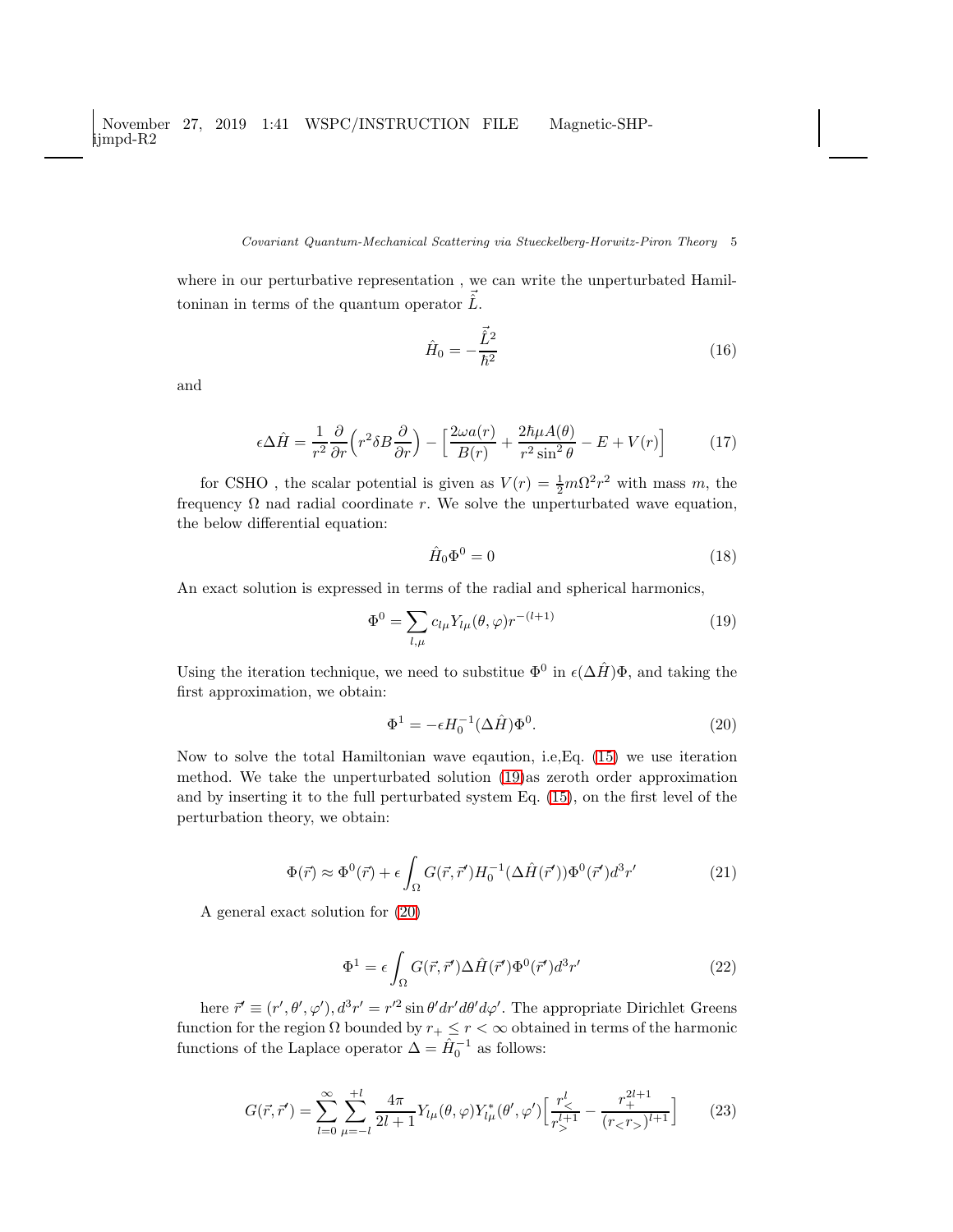where  $r_{\leq,>}$  is the smaller (larger) of r and r'. The first order solution for  $\phi^1$  is obtained by

<span id="page-5-1"></span>
$$
\Phi^1(\vec{r}) = \epsilon \int_{\Omega} G(\vec{r}, \vec{r}') \Delta \hat{H}(\vec{r}') \Phi^0(\vec{r}') d^3 r' \tag{24}
$$

The next task is to calculate closed form for [\(22\)](#page-4-2) and specially study its lower order term, when  $l = 0$ , called s-wave. Comparing  $\Phi^1$  with the zeroth order approximated solution, provides a way to compute the amplitude between refrected wave to the incident wave.

## 3. s-wave sacatering cross section

Note that if we focus on s-wave, when  $\Phi^0(\vec{r}') = \frac{a}{r'}$  where a can be computed via the inner product defined in Eq.[\(2\)](#page-2-2) with metric [\(6\)](#page-2-0), then  $\epsilon \Delta \hat{H}(\vec{r}')\Phi^{0}(\vec{r}') =$  $s_1(r') + s_2(r')s_3(\theta')$  here the radial and azimutal functions represented as follow:

$$
s_1(r) = -\frac{a\partial_r(\delta B(r))}{r^2} - \frac{a}{r} \left[ \frac{2\omega Q_E}{rB(r)} - E + \frac{1}{2}m\Omega^2 r^2 \right] \tag{25}
$$

$$
s_2(r) = -\frac{2Q_M a \hbar \mu}{r^3} \tag{26}
$$

$$
s_3(\theta) = (1 + \cos \theta)^{-1}
$$
 (27)

We can rewrite the source term, i.e.,  $\epsilon \Delta \hat{H}(\vec{r}')$  in terms of the spherical harmonic functions according to the completness condition:

$$
\epsilon \Delta \hat{H}(\vec{r}') \Phi^0(\vec{r}') = \sqrt{4\pi} s_1(r') Y_{00}(\theta', \varphi') + s_2(r') \sum_{l'=0}^{\infty} \sum_{m'=l'}^{l'} a_{l'm'} Y_{l'm'}(\theta', \varphi')(28)
$$

Note that since

$$
a_{l'm'} = \int d\Omega' s_3(\theta') Y_{l'm'}^*(\theta', \varphi') = \sqrt{\frac{2l'+1}{4\pi}} \sqrt{\frac{(l'-m')!}{(l'+m')!}} \delta_{m',0} \int_{-1}^1 \frac{dx p_{l'}(x)}{1+x} (29)
$$

consequently the source term simplies to the follows:

<span id="page-5-0"></span>
$$
\epsilon \Delta \hat{H}(\vec{r}') \Phi^0(\vec{r}') = \sqrt{4\pi} s_1(r') Y_{00}(\theta', \varphi') + s_2(r') \sum_{l'=0}^{\infty} \sqrt{\frac{2l'+1}{4\pi}} p_{l'}(\cos \theta') c_{l'} \tag{30}
$$

here we define  $c_{l'} \equiv \int_{-1}^{1}$  $p_{l'}(x)dx$  $\frac{1+x}{1+x}$ , consequently plugging [\(30\)](#page-5-0) in [\(24\)](#page-5-1) we obtain:

$$
\Phi^1 = 4\pi \int_{r_+}^{\infty} r'^2 dr' s_1(r') \Big[ \frac{1}{r_>} - r_+ \Big] + \sum_{l=0}^{\infty} c_l p_l(\cos \theta) \sqrt{\frac{4\pi}{2l+1}} \int_{r_+}^{\infty} r'^2 dr' s_2(r') \Big[ \frac{r_<^l}{r_>^{l+1}} - \frac{r_+^{2l+1}}{(r_< r_>)^{l+1}} \Big]
$$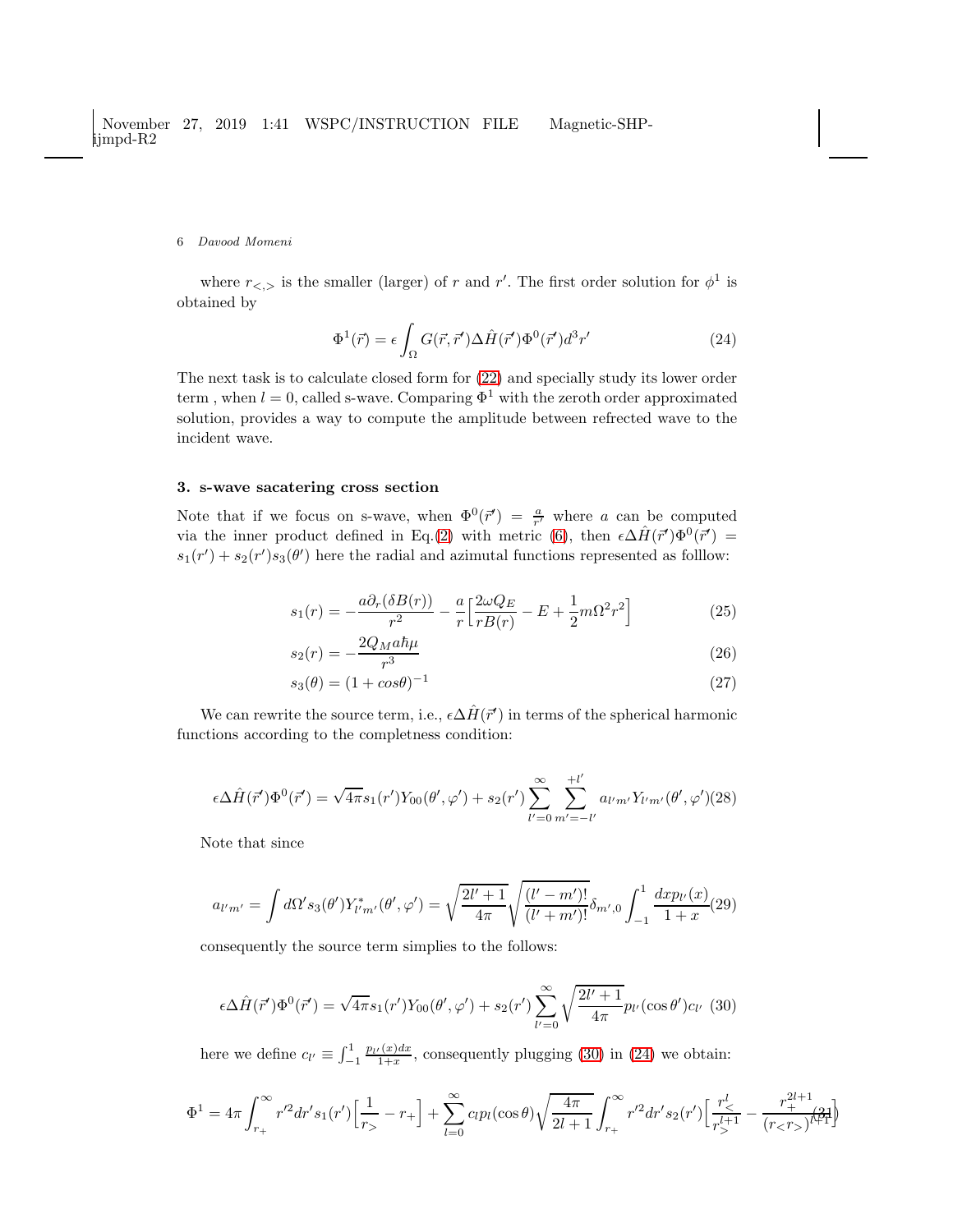Covariant Quantum-Mechanical Scattering via Stueckelberg-Horwitz-Piron Theory 7

To calculate the integral we have to split it as follows:

$$
\int_{r_+}^{\infty} [\ldots] dr' = \int_{r_+}^{r} [\ldots] dr' + \int_{r}^{\infty} [\ldots] dr' \qquad (32)
$$

using the above splitting we have:

$$
\int_{r_{+}}^{\infty} r'^{2} dr' s_{1}(r') \left[ \frac{1}{r_{>}} - r_{+} \right] = \left[ \frac{1}{r} - r_{+} \right] \int_{r_{+}}^{r} r'^{2} dr' s_{1}(r') + \int_{r_{+}}^{\infty} r'^{2} dr' s_{1}(r') \left[ \frac{1}{r'} - (83) \right]
$$

$$
\int_{r_{+}}^{\infty} r'^{2} dr' s_{2}(r') \left[ \frac{r_{<}^{l}}{r_{>}^{l+1}} - \frac{r_{+}^{2l+1}}{(r_{<}r_{>})^{l+1}} \right] = \int_{r_{+}}^{r} r'^{2} dr' s_{2}(r') \left[ \frac{r'^{l}}{r'^{l+1}} - \frac{r_{+}^{2l+1}}{(rr')^{l+1}} \right] \tag{34}
$$

$$
+ \int_{r}^{\infty} r'^{2} dr' s_{2}(r') \left[ \frac{r^{l}}{r'^{l+1}} - \frac{r_{+}^{2l+1}}{(rr')^{l+1}} \right]
$$

Finally the first order solution is obtained in the closed form as follows:

$$
\Phi(\vec{r}) \approx \frac{a}{r} + 4\pi \left(\alpha_0^1(r_+, r) + \beta_0^1(r_+, r)\right) + \sum_{l=0}^{\infty} c_l p_l(\cos \theta) \sqrt{\frac{4\pi}{2l+1}} \left(\alpha_l^2(r_+, r) + \beta_l^2(r_+(\beta))\right)
$$

here we define a set of auxiliary functions:

$$
\alpha_l^{1,2}(r_+,r) = \int_{r_+}^r r'^2 dr' s_{1,2}(r') \left[ \frac{r'^l}{r^{l+1}} - \frac{r_+^{2l+1}}{(rr')^{l+1}} \right] \tag{36}
$$

$$
\beta_l^{1,2}(r_+,r) = \int_r^{\infty} r'^2 dr' s_{1,2}(r') \left[ \frac{r^l}{r'^{l+1}} - \frac{r_+^{2l+1}}{(rr')^{l+1}} \right] \tag{37}
$$

here  $l = 0...\infty$ . Note that in the scattering regime, when the fields are considered only at the asymptotic limit  $r \to \infty$ ,

$$
\alpha_l^{1,2}(r_+,\infty) \approx \frac{1}{r^{l+1}} \int_{r_+}^{\infty} r'^2 dr' s_{1,2}(r') = \frac{\gamma_l^{1,2}(\infty)}{r^{l+1}} \tag{38}
$$

$$
\beta_l^{1,2}(r_+,r) \approx 0. \tag{39}
$$

and finally we have:

$$
\Phi(\vec{r}) \approx \frac{a}{r} + \frac{4\pi\gamma_0^1(\infty)}{r} + \sum_{l=1}^{\infty} c_l p_l(\cos\theta) \sqrt{\frac{4\pi}{2l+1}} \frac{\gamma_l^2(\infty)}{r^{l+1}}
$$
(40)

The cross section for the scattered waves are

$$
\sigma(\theta, \varphi) \sin \theta d\theta d\varphi = |f(\theta, \varphi)|^2 \sin \theta d\theta d\varphi.
$$
 (41)

here we have

$$
f(\theta, \varphi) = \sqrt{\frac{\pi}{3}} \frac{2c_1 \gamma_1^2(\infty)}{a^2} p_1(\cos \theta)
$$
 (42)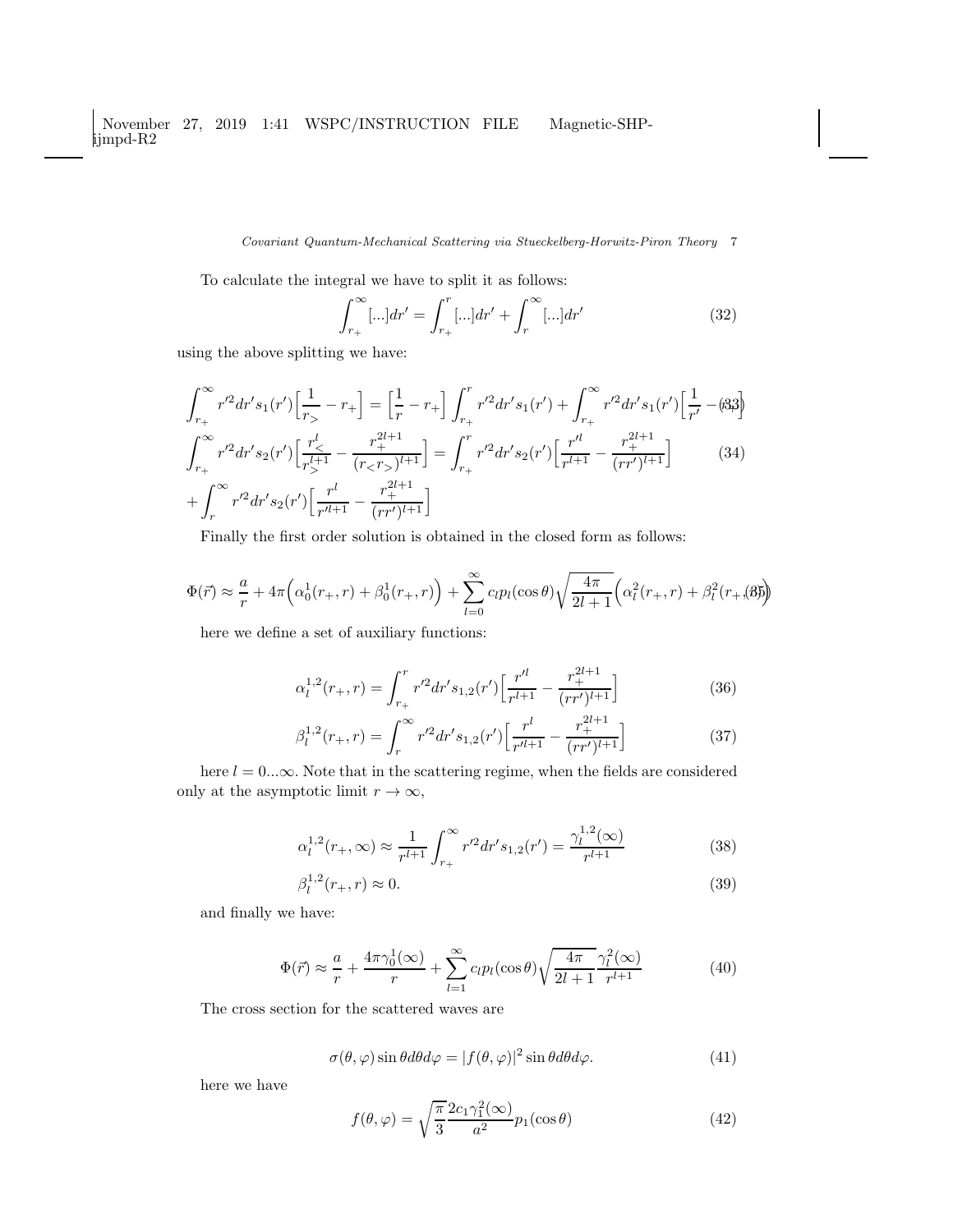here

$$
\gamma_1^2(\infty) = 2Q_M a\hbar\mu \ln\frac{r_+}{\Lambda} \tag{43}
$$

$$
c_1 = 2 \tanh^{-1}(\Lambda^{-1})
$$
\n(44)

and  $\Lambda$  is an ultraviolet cutoff parameter. The total cross section for the s-wave scatering is given as follows:

$$
\sigma_{tot} = \frac{256\pi^2\mu^2\hbar^2\text{Arctanh}\left(\frac{1}{\Lambda}\right)^2Q_M^2\log^2\left(\frac{r_+}{\Lambda}\right)}{9a^2}.\tag{45}
$$

here  $r_+ = 1 + \sqrt{1 - \frac{2M_{ext}\sqrt{\pi}}{GM^2M_{pl}}}$ . If we find the normalization factor a using the integral [\(2\)](#page-2-2) and by plugging the horizon radius  $r_{+}$  finally we have:

$$
\sigma_{tot} = \frac{1024}{9} \pi^3 \mu^2 \hbar^2 Q_M^2 \text{Arctanh}\left(\frac{1}{\Lambda}\right)^2 \left(\Lambda - 1 - \sqrt{1 - \frac{2\sqrt{\pi}M_{ext}}{GM^2M_{pl}}}\right) \ln^2\left(\frac{\sqrt{1 - \frac{2\sqrt{\pi}M_{ext}}{GM^2M_{pl}} + 1}}{\Lambda}\right)
$$

In limit  $\Lambda \to \infty$  it reduces to  $\sigma_{tot} \approx \frac{1024\pi^3 \mu^2 \hbar^2 Q_M^2}{9}$  $\frac{\log^2(\Lambda)}{\Lambda} \approx 0$  A possible explanation may be the because black hole is magnetic as well, that might destroy the spherical symmetry and the s-wave cross section could vanish<sup>11</sup>.

### 4. General solution for  $\Phi$  for higher orders moments

In the previous we focused on the lowest mode, when  $\Phi^0(\vec{r}) = ar^{-1}$ . In this section we wanna find a more general solution by inserting the [\(19\)](#page-4-0). The aim is to find  $\Phi^1(\vec{r})$  by inserting  $\Phi^0(\vec{r})$  as the zeroth order solution. Firstly it is more siutable to write the  $\Phi^0(\vec{r})$  and Green's function [\(23\)](#page-4-3)in the following form:

$$
\Phi^{0}(\vec{r}) = \sum_{l=0}^{\infty} \sum_{\mu=-l}^{+l} f_{l\mu}(r) Y_{l\mu}(\theta, \varphi)
$$
\n(47)

$$
G(\vec{r}, \vec{r}') = \sum_{l=0}^{\infty} \sum_{\mu=-l}^{+l} g_{l\mu}(r, r') Y_{l\mu}(\theta, \varphi) Y_{l\mu}^*(\theta', \varphi')
$$
(48)

For our next purposes we mention here that

$$
\partial_r \Phi^0(\vec{r}) = -\sum_{l=0}^{\infty} \sum_{\mu=-l}^{+l} (l+1) \frac{f_{l\mu}(r)}{r} Y_{l\mu}(\theta, \varphi)
$$
(49)

Using the above expressions we can find the following source term: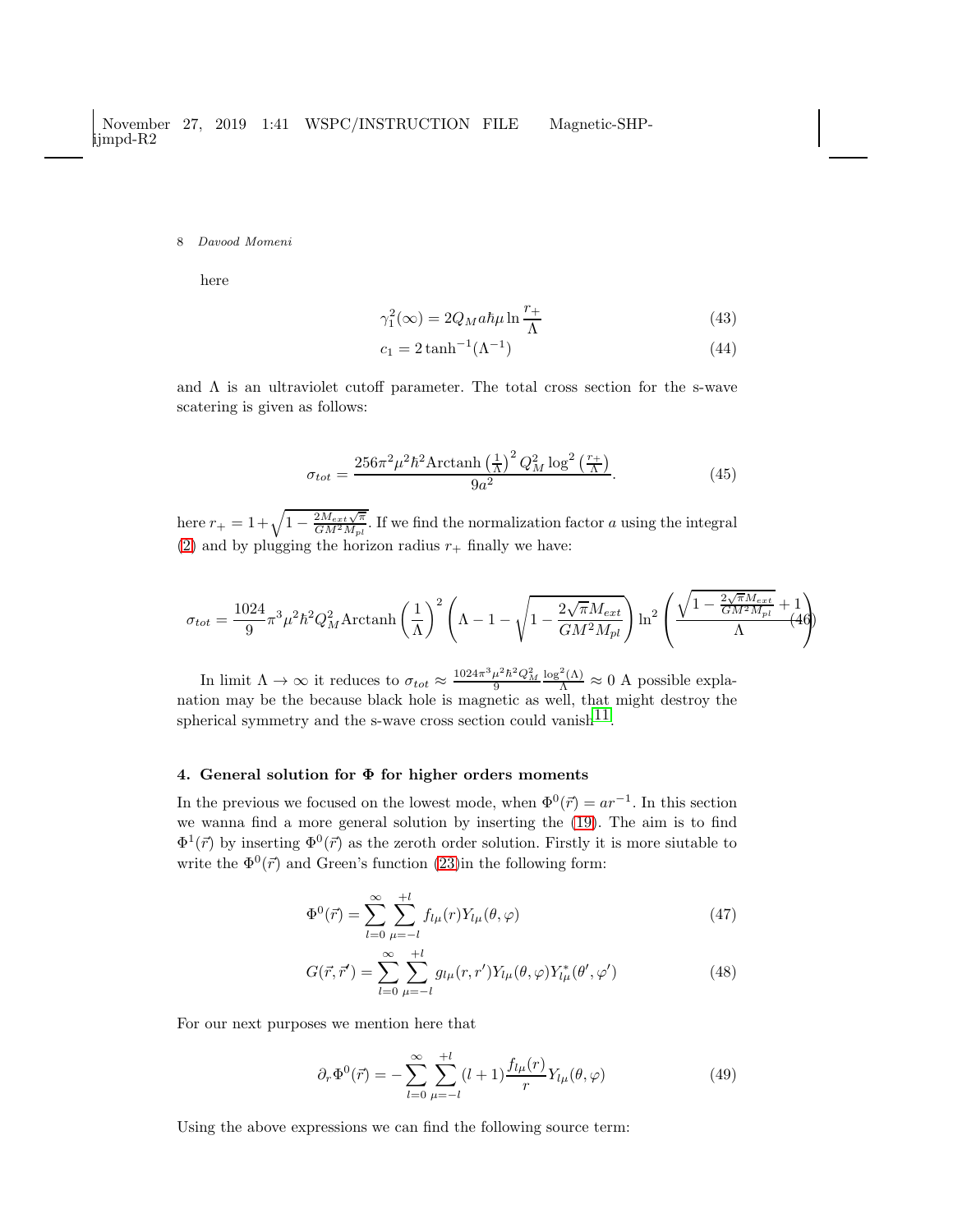November 27, 2019 1:41 WSPC/INSTRUCTION FILE Magnetic-SHPijmpd-R2

Covariant Quantum-Mechanical Scattering via Stueckelberg-Horwitz-Piron Theory 9

$$
\epsilon \Delta \hat{H}(\vec{r}') \Phi^{0}(\vec{r}') = \sum_{l=0}^{\infty} \sum_{\mu=-l}^{+l} \left( E - \frac{1}{2} m \Omega^{2} r^{2} - \frac{2Q_{E}\omega}{r(1 + \delta B(r))} - \frac{1}{r^{2}} (l \delta B(r) - r \delta B(r \delta)) \right) \times f_{l\mu}(r) Y_{l\mu}(\theta, \varphi) + \sum_{l=0}^{\infty} \sum_{\mu=-l}^{+l} f_{l\mu}(r') Y_{l\mu}(\theta', \varphi') s_{2}(r') s_{3}(\theta')
$$

Note that  $s_i$  are same functions as we defined in previous section. Note that still we have

$$
s_3(\theta') = \sum_{l=0}^{\infty} \sum_{\mu=-l}^{+l} c_{l\mu} Y_{l\mu}(\theta, \varphi) \delta \mu.0 \tag{51}
$$

By plugging them in the  $\Phi^1(\vec{r})$ , Eq. [\(24\)](#page-5-1) we obtain:

$$
\Phi^{1}(\vec{r}) = \sum_{l=0}^{\infty} \sum_{\mu=-l}^{+l} \sum_{\nu'=0}^{\infty} \sum_{\mu'=-l'}^{+l'} \gamma_{ll'\mu\mu'}(r) Y_{l\mu}(\theta,\varphi) \int d\Omega' Y_{l'\mu'}(\theta',\varphi') Y_{l\mu}^{*}(\theta',\varphi') \n+ \sum_{l,l',l''=0}^{\infty} \sum_{m,m',m''} c_{l''\mu''} \delta_{\mu'',0} \zeta_{ll'l''\mu'\mu'}(r) Y_{l\mu}(\theta,\varphi) \int d\Omega' Y_{l'\mu'}(\theta',\varphi') Y_{l'\mu}^{*}(\theta',\varphi') Y_{l''\mu''}(\theta',\varphi')
$$
\n(52)

here

$$
\gamma_{ll'\mu\mu'}(r) = \int_{r_+}^{\infty} dr'^2 r'^2 g_{l'\mu'}(r_<, r_>) f_{l\mu}(r') \left( E - \frac{1}{2} m \Omega^2 r'^2 - \frac{2Q_E \omega}{r'(1 + \delta B(r'))} - \frac{1}{r'^2} (l \delta B(r') - r' \partial_{r'} \delta B(r \langle \mathfrak{F} \rangle) \right)
$$
  

$$
\zeta_{ll'l'\mu\mu'\mu''}(r) = \int_{r_+}^{\infty} dr'^2 r'^2 g_{l'\mu'}(r_<, r_>) f_{l\mu}(r') s_2(r') \delta_{\mu'',0}
$$
 (55)

remembering these identities for harmonic functions<sup>12</sup>,

$$
\int d\Omega' Y_{l'\mu'}(\theta', \varphi') Y_{l\mu}^*(\theta', \varphi') = \delta_{ll'} \delta_{\mu\mu'}
$$
\n
$$
\int d\Omega' Y_{l\mu}^*(\theta', \varphi') Y_{l'\mu'}(\theta', \varphi') Y_{l''\mu''}(\theta', \varphi') = \sqrt{\frac{(2l'+1)(2l''+1)}{4\pi(2L+1)}} C(l, l', l''|0, 0, 0) C(l, l', l''|\mu, \mu', \beta')
$$
\n(56)

Here  $L = l + l' + l''$  and  $C(l, l', l'' | \mu, \mu', \mu'')$  is Clebsch-Goran coefficents. Such solution can be used to make a better approximation to the cross section obtained in previous.